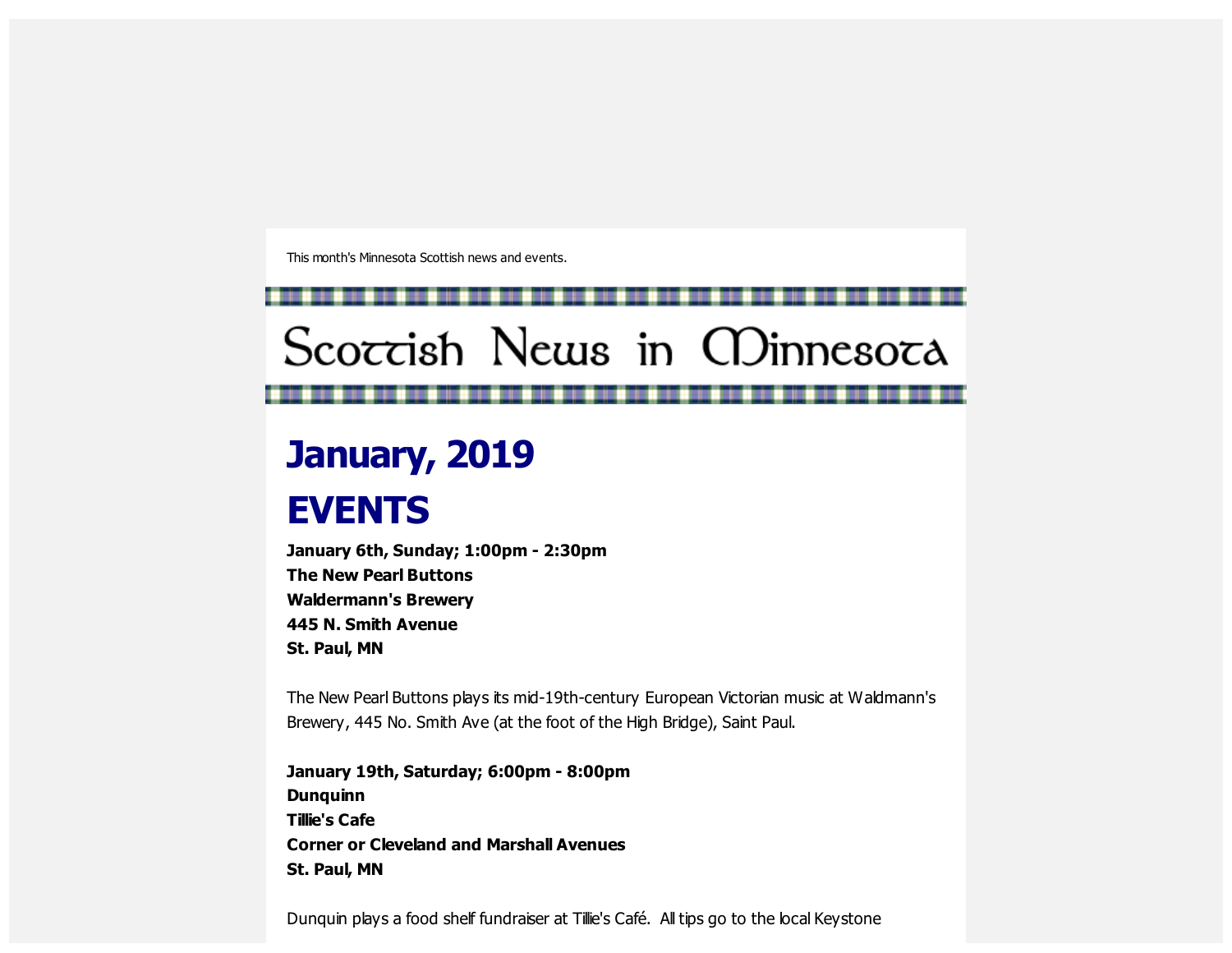Community shelves. Eat well, hear great music, do good for your community!

**January 19th, Saturday; 7:00pm Laura MacKenzie with Gary Rue Bothy Folk Club/Emy Frentz Arts Centr 523 S. 2nd Street Mankato, MN**

MacKenzie and Gary Rue bring their duo show to the Bothy Folk Club, in concert. The club is run in true folk club style, with floor singers at the start of each set, followed by the guest set. Tix: Adults \$8, Under 16 \$4. Info: 507-217-0408.

**January 25, Friday Ross & MacKenzie: Burns Night The Cocktail Room Loon Liquors 1325 Armstrong Road Northfield, MN 55057**

Laura MacKenzie and Ross Sutter will be performing songs of Robert Burns and music from the Border country of Scotland at this annual gourmet pop-up at the Loon. This sells out every year! The gourmet multi-course dinner is created by Chromatic Catering [\(http://www.chromatic-catering.com/contact.html](https://scottishamericancentermn.us10.list-manage.com/track/click?u=2fe4099001736ac4b948473e4&id=54d097cb8d&e=6b0ba04b53)) with unique custom cocktail pairings by Loon Liquors (distillery). For info and reservations: Gwen Anderson at 507-664-0838.

#### **January 25th, Friday; 6:00pm - 9:00pm: Burns Night Scotch Tasting Historic LeDuc House Hastings, MN**

Hear music and poems by Robert Burns and taste excellent scotch and food pairings. Reservations required; call 651-438-8480.

**January 26th, Saturday; 5:30pm 43rd Annual St. Andrews Robert Burns Dinner 301 on Main Event Center 301 Main Minneapolis, MN**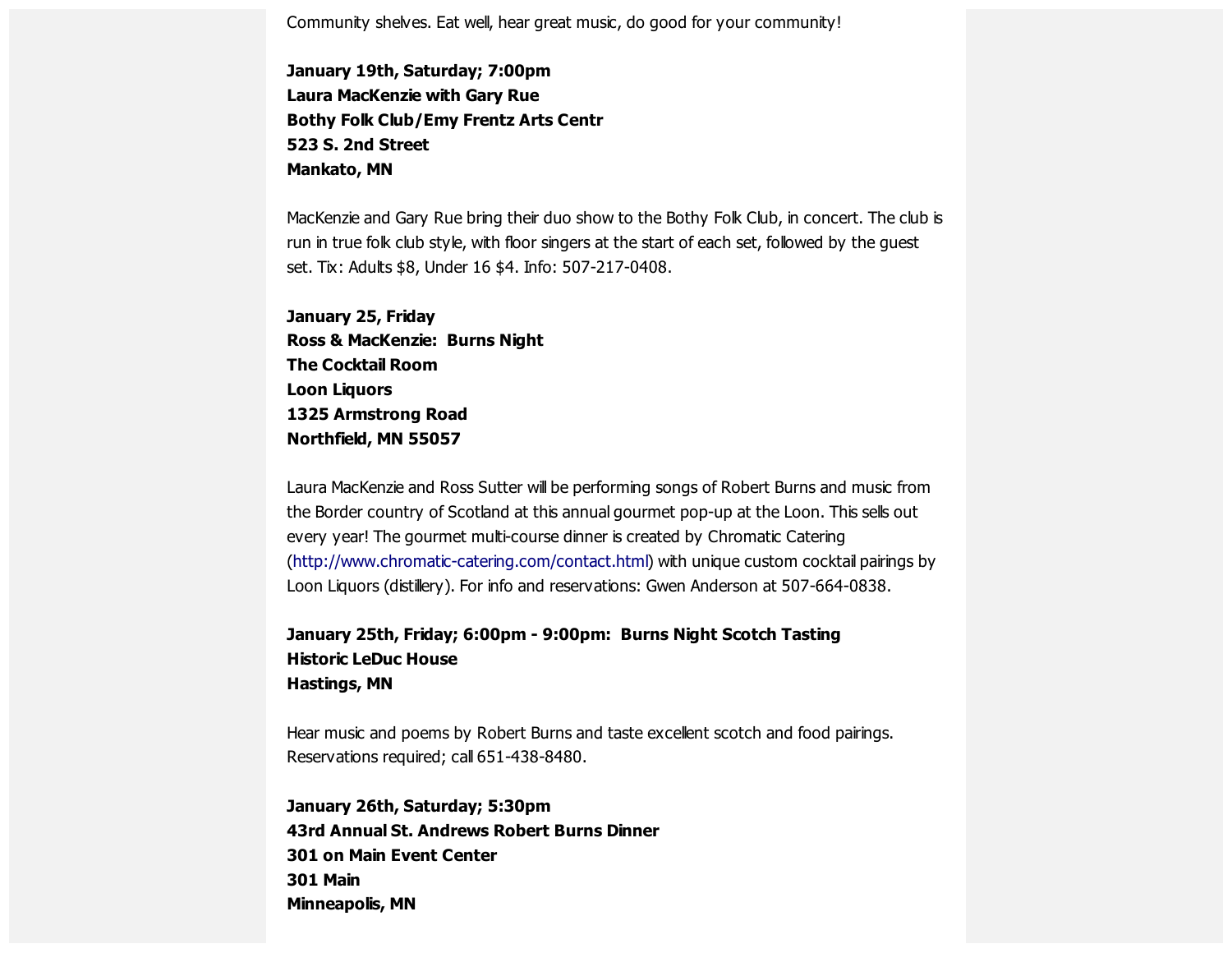You are cordially invited to the 43rd Annual St. Andrew's Burns Dinner. This highlight of the Scottish winter months will take place on Saturday, January 26, 2019, beginning at 5:30 pm. We have a great new venue this year, 301 on Main Event Center, located at 301 Main in Minneapolis. This great, central location will be a perfect host for our dinner. It is located on the east side of the Mississippi across from downtown Minneapolis. If you have been to Surdyks Liquors, or Keegan's Pub, or St. Anthony Main, you've been in the area. And there is free parking in their conveniently located parking lot.

We also have a great new menu with traditional beef, chicken and fish options, as well as a tasty vegetarian choice. And of course, the meal will start off with haggis and tatties and neeps, and finish with a sweet Scottish dessert!

You have 2 ways to make your reservations. You can go to our website and print page 2 of the invitation and send in the bottom cutoff with your names and meal choices, along with a check. Or you can click on the link below and make your reservations and meal choices and pay with a credit card. Either way, don't delay as the deadline for reservations to be received is January 22.

We hope you will join us again this year for a wonderful Scottish evening! You won't want to miss this event. And, like Brigadoon, it only appears every 100 years (Well, actually every year, but who's counting?)

The link for reservations is:

[https://www.eventbrite.com/e/burns-night-dinner-tickets-53893493891](https://scottishamericancentermn.us10.list-manage.com/track/click?u=2fe4099001736ac4b948473e4&id=47ce059bc9&e=6b0ba04b53)

The website for 301on Main is:

[http://www.301onmain.com/](https://scottishamericancentermn.us10.list-manage.com/track/click?u=2fe4099001736ac4b948473e4&id=b48c18e21b&e=6b0ba04b53)

St. Andrews website

[http://www.standrewssocietyminnesota.org](https://scottishamericancentermn.us10.list-manage.com/track/click?u=2fe4099001736ac4b948473e4&id=a550df6e20&e=6b0ba04b53)

**January 26th, Saturday; 5:00pm-6:30pm social hour, Cash Bar; 6:30pm dinner 2019 Robert Burns Supper Lost Spur Event Center 2750 Sibley Memorial Highway 13 Eagan, MN 55121**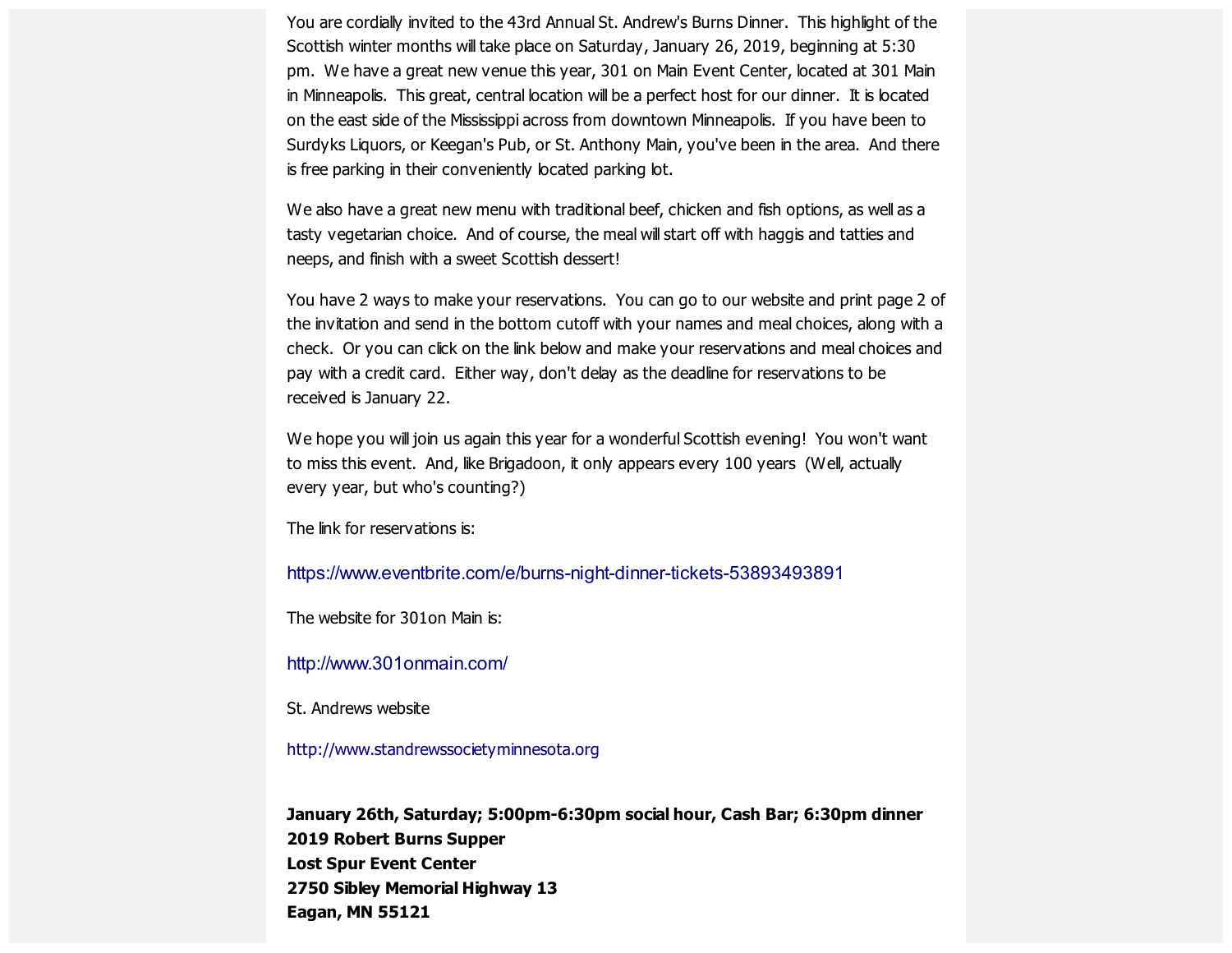The Minnesota Scottish Fair & Highland Games is hosting a celebratory dinner in honor of the 260th anniversary of Robert Burns birth. Prepaid reservations are being taken through January 11. Visit the fair website [www.mnscottishfair.org](https://scottishamericancentermn.us10.list-manage.com/track/click?u=2fe4099001736ac4b948473e4&id=dd07e1992b&e=6b0ba04b53) for complete details. Scroll down for info and the link to the Eventbrite site to make your reservation and entree selections. Tickets are just \$50 per person.

This year's silent auction will offer a small, very select group of items of Scottish interest. Included will be a new pair of men's ghille brogues, a Minnesota Tartan Kilt, a Tain Pottery platter, a pair of Scottish crystal goblets, artworks, whisky and gift cards from McCormick in Wayzata, the Cara Pubs (Kieran's, The Liffey, The Local, Cooper), Tria Restaurant, Kendall's Tavern & Chophouse. Other items will be added. If you have a special item to donate contact Liz Michaelson [emichaelson@mnscottishfair.org](mailto:emichaelson@mnscottishfair.org) or 952-994-8355 (call or text) not later than January 10. A basket raffle is also planned. Come & be part of the fun.

**January 27th, Sunday; 6:00pm - 8:00pm Dáithí Sproule and Laura MacKenzie Waldermann's Brewery 445 N. Smith Avenue St. Paul, MN**

Sproule & MacKenzie play Waldermann's, a beautiful and cozy historic venue, lovingly restored and a perfect place for traditional music, while enjoying their on-site brews and wurst.

#### **January 28th - February 18th - Scottish Country Dancing Mini-Course Tapestry Folkdance Center South Minneapolis, MN**

Interested in getting a taste of Scottish country dancing without a long-term commitment? Looking for an opportunity to review the basics? Sign up for the RSCDS Twin Cities Branch's Scottish country dance mini-course! The class runs Monday nights from 7:30 to 9:00 p.m, January 28th through February 18th at Tapestry Folkdance Center in south Minneapolis and will be taught by Chandi McCracken-Holm. During the 4-week course, you will be introduced to the basic steps and formations used in Scottish country dancing and learn a number of easy and "classic" dances. For more details and registration info, see [http://www.rscds-twincities.org/minicourse.html.](https://scottishamericancentermn.us10.list-manage.com/track/click?u=2fe4099001736ac4b948473e4&id=da6ecc78be&e=6b0ba04b53)